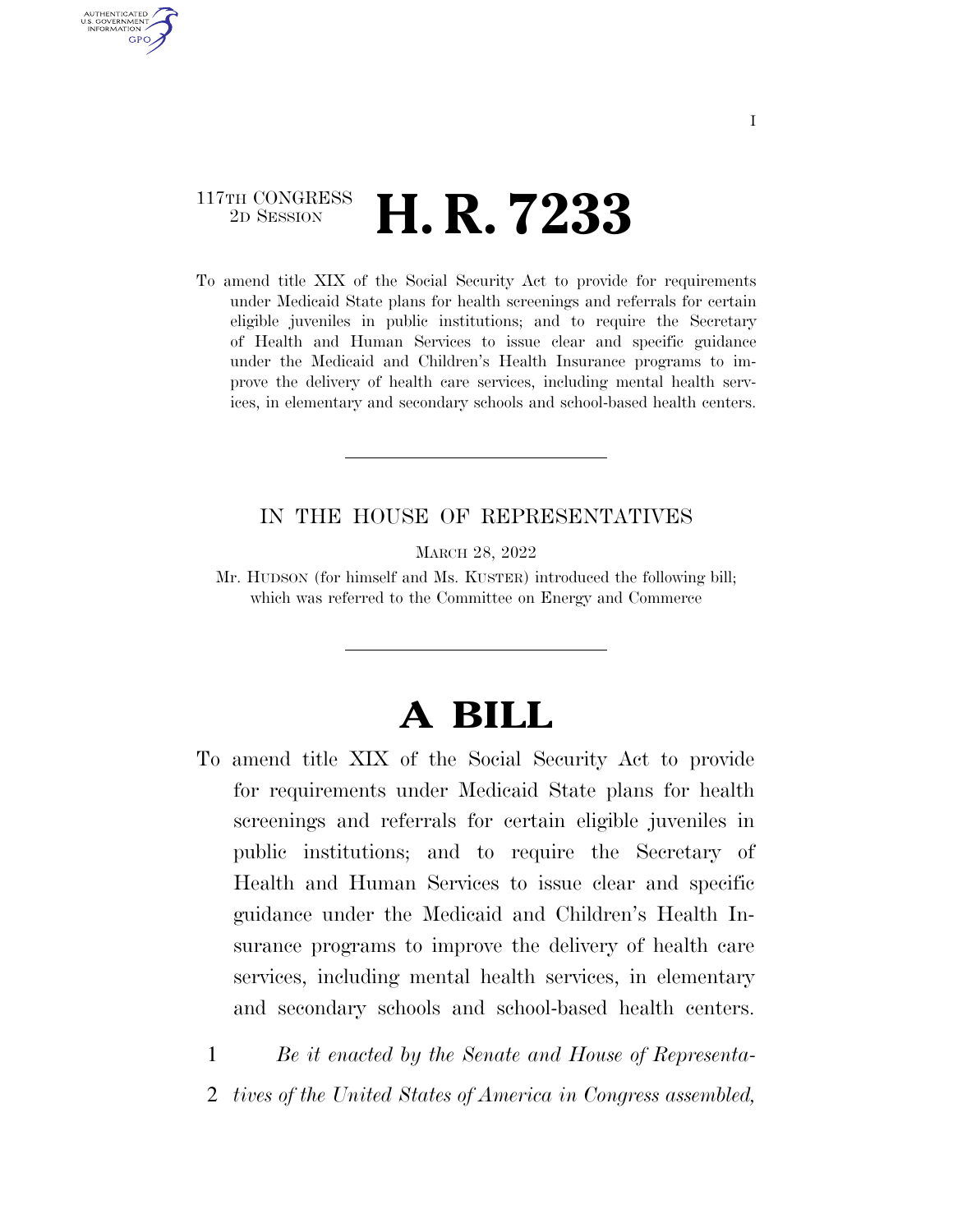### **SECTION 1. SHORT TITLE.**

| $\overline{2}$ | This Act may be cited as the "Keeping Incarceration"    |
|----------------|---------------------------------------------------------|
| 3              | Discharges Streamlined for Children and Accommodating   |
| 4              | Resources in Education Act" or the "KIDS CARES Act".    |
| 5              | SEC. 2. MEDICAID STATE PLAN REQUIREMENTS FOR            |
| 6              | HEALTH SCREENINGS AND REFERRALS FOR                     |
| 7              | ELIGIBLE JUVENILES IN PUBLIC INSTITU-                   |
| 8              | TIONS.                                                  |
| 9              | Section $1902(a)(84)$ of the Social Security Act $(42)$ |
| 10             | U.S.C. $1936a(a)(84)$ is amended—                       |
| 11             | $(1)$ in subparagraph $(B)$ , by striking "and" at      |
| 12             | the end;                                                |
| 13             | $(2)$ in subparagraph $(C)$ , by adding "and" at        |
| 14             | the end; and                                            |
| 15             | (3) by adding at the end the following new sub-         |
| 16             | paragraph:                                              |
| 17             | "(D) beginning October 1, 2023, in the                  |
| 18             | case of individuals who are eligible juveniles de-      |
| 19             | scribed in subsection $(nn)(2)$ , and who the           |
| 20             | State determines pursuant to subparagraph (B)           |
| 21             | or $(C)$ , as applicable, meet the eligibility re-      |
| 22             | quirements for medical assistance under the             |
| 23             | State plan—                                             |
| 24             | "(i) the State shall have in place a                    |
| 25             | plan to ensure and, in accordance with                  |
| 26             | such plan, provide—                                     |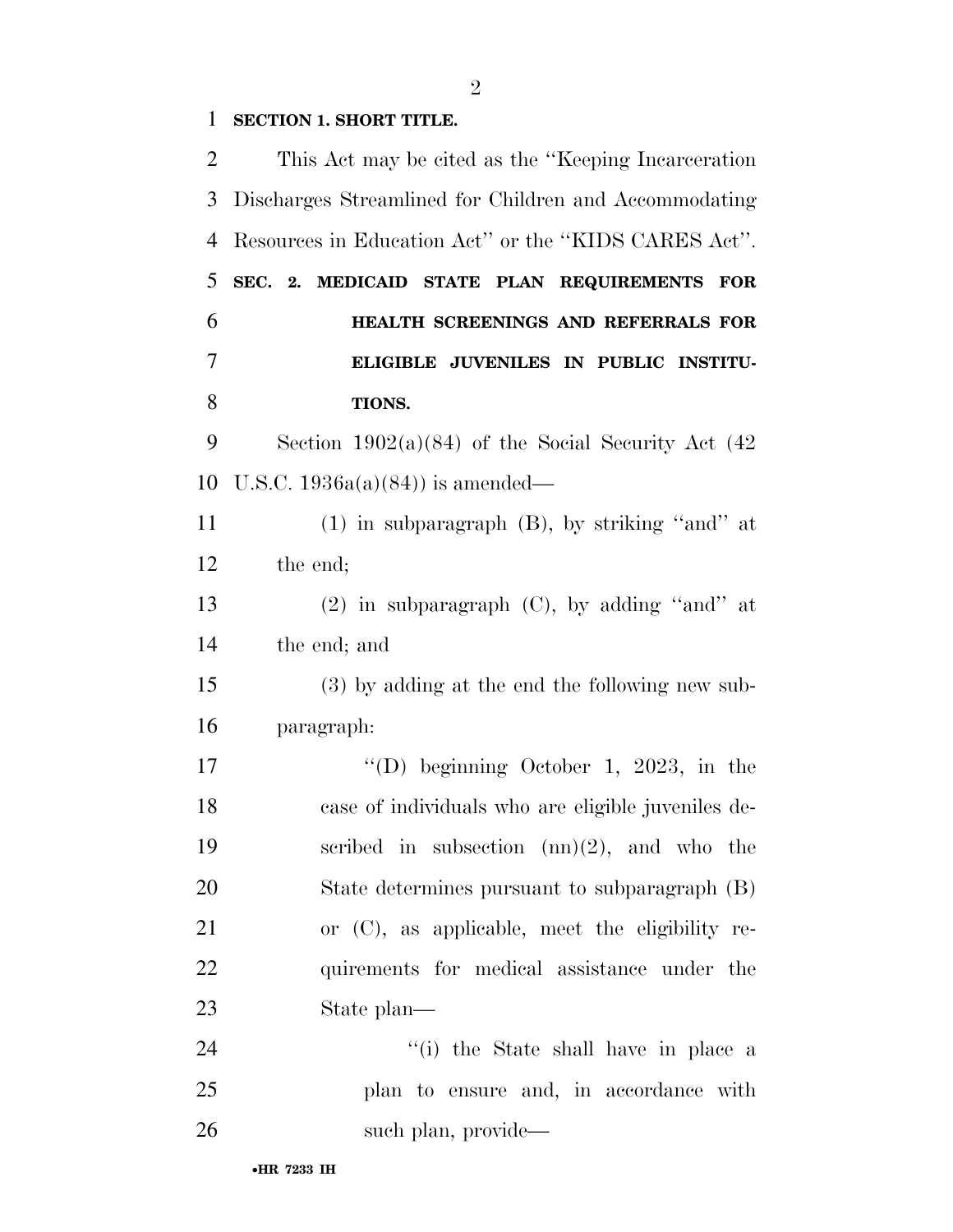| $\mathbf{1}$   | $\lq (I)$ for, prior to release of such      |
|----------------|----------------------------------------------|
| $\overline{2}$ | an eligible juvenile from such public        |
| 3              | institution (or not later than one week      |
| $\overline{4}$ | after release from the public institu-       |
| 5              | tion), and in coordination with such         |
| 6              | institution, screenings of such eligible     |
| 7              | individual, including the screenings         |
| 8              | described under section $1905(r)$ ; and      |
| 9              | "(II) for, not later than the lat-           |
| 10             | ter of the date on which such eligible       |
| 11             | juvenile is released from such institu-      |
| 12             | tion or the date on which the                |
| 13             | screenings pursuant to subclause (I)         |
| 14             | for such individual are completed, re-       |
| 15             | ferrals for such eligible individual to      |
| 16             | the appropriate health care services         |
| 17             | based on such screenings; and                |
| 18             | "(ii) at the option of the State, make       |
| 19             | medical assistance available under the       |
| 20             | State plan for screenings pursuant to        |
| 21             | clause (i) conducted prior to the release of |
| 22             | such eligible juvenile from such public in-  |
| 23             | stitution;".                                 |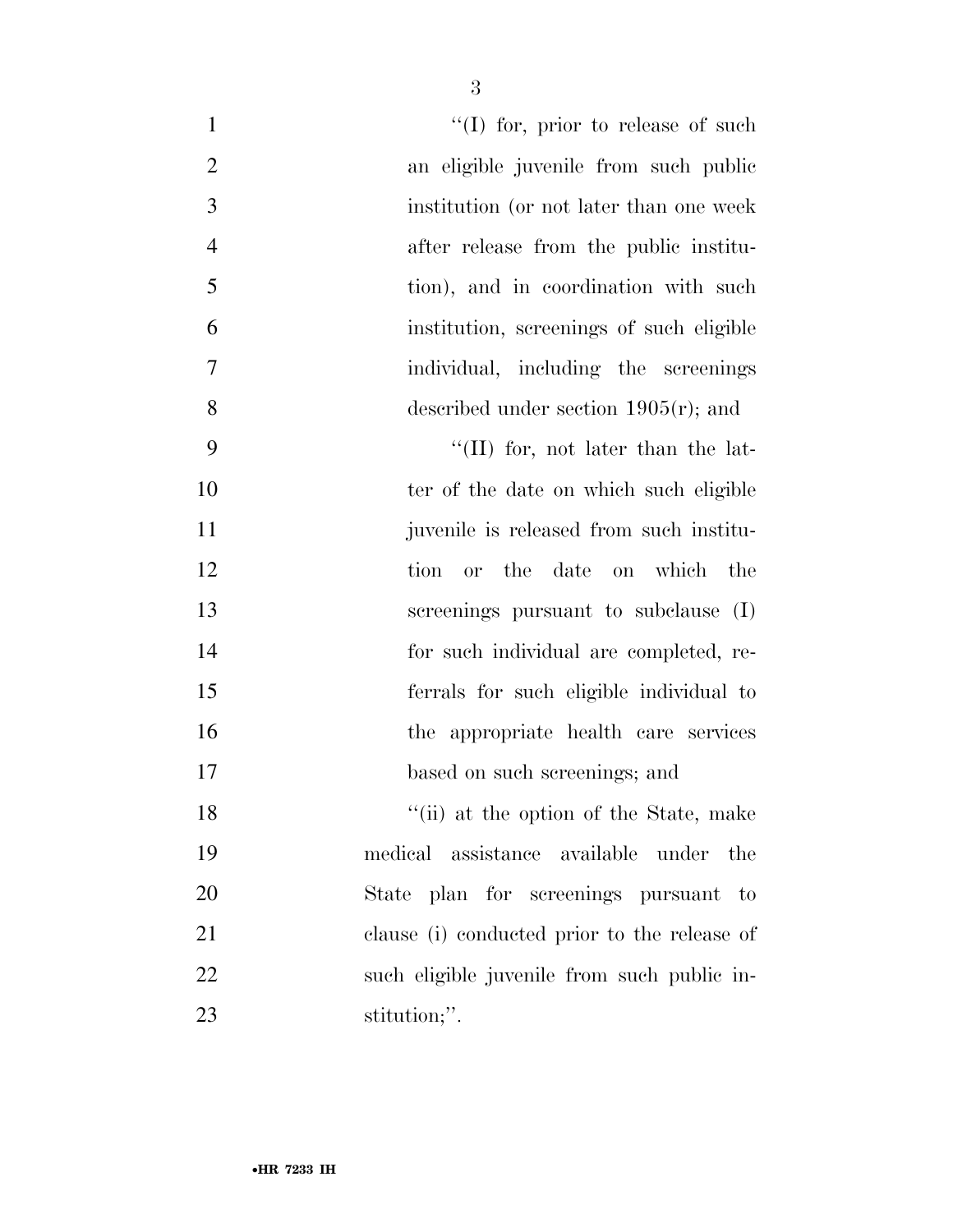## **SEC. 3. GUIDANCE ON REDUCING ADMINISTRATIVE BAR- RIERS TO PROVIDING HEALTH CARE SERV-ICES IN SCHOOLS.**

 (a) IN GENERAL.—Not later than 180 days after the date of enactment of this Act, the Secretary of Health and Human Services shall issue proposed guidance to State Medicaid agencies, elementary and secondary schools, and school-based health centers on reducing administrative barriers to such schools and centers furnishing specified health services and obtaining reimbursement for such services under titles XIX and XXI of the Social Security Act (42 U.S.C. 1396 et seq., 1397aa et seq.).

 (b) CONTENTS OF GUIDANCE.—The guidance issued pursuant to subsection (a) shall—

 (1) include proposed revisions to the May 2003 Medicaid School-Based Administrative Claiming Guide and other guidance in effect on the date of enactment of this Act;

 (2) provide information on reimbursement under titles XIX and XXI of the Social Security Act (42 U.S.C. 1396 et seq., 1397aa et seq.) for the pro- vision of specified health services, including such services provided in accordance with an individual- ized education program or under the ''free care'' pol-icy described in the State Medicaid Director letter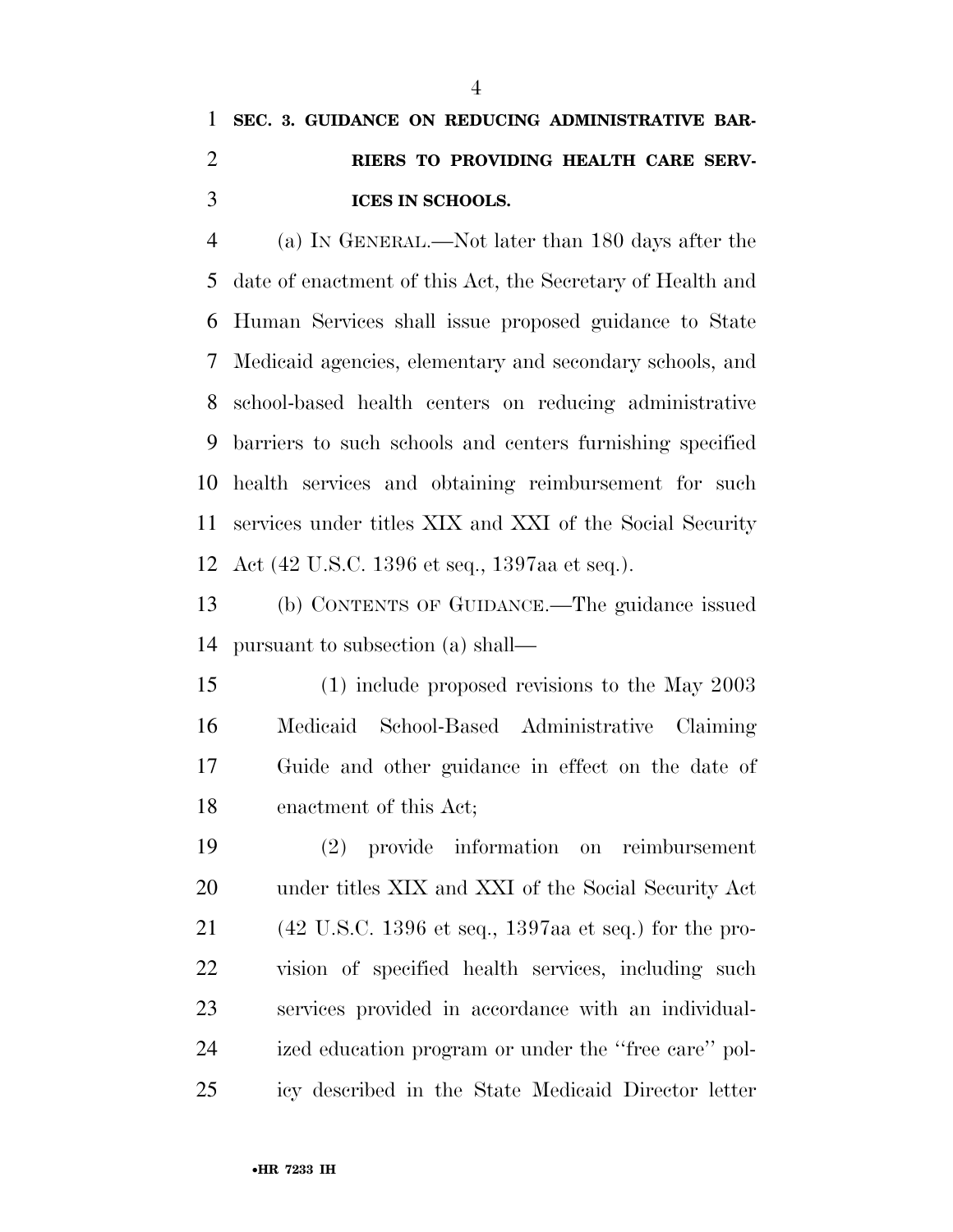on payment for services issued on December 15, 2  $2014 \ (\#14-006);$ 

 (3) take into account reasons why small and rural local education agencies may choose not to provide specified health services, and consider ap- proaches to encourage such agencies to provide such services; and

 (4) include best practices and examples of methods that State Medicaid agencies and local edu- cation agencies have used to reimburse for, and in-crease the availability of, specified health services.

(c) DEFINITIONS.—In this Act:

 (1) INDIVIDUALIZED EDUCATION PROGRAM.— The term ''individualized education program'' has the meaning given such term in section 602(14) of the Individuals with Disabilities Education Act (20 U.S.C. 1401(14)).

 (2) SCHOOL-BASED HEALTH CENTER.—The term ''school-based health center'' has the meaning 20 given such term in section  $2110(c)(9)$  of the Social 21 Security Act (42 U.S.C. 1397jj(c)(9)).

 (3) SPECIFIED HEALTH SERVICES.—The term ''specified health services'' means health services (in- cluding mental health services) for which medical as-sistance may be provided under a State plan (or